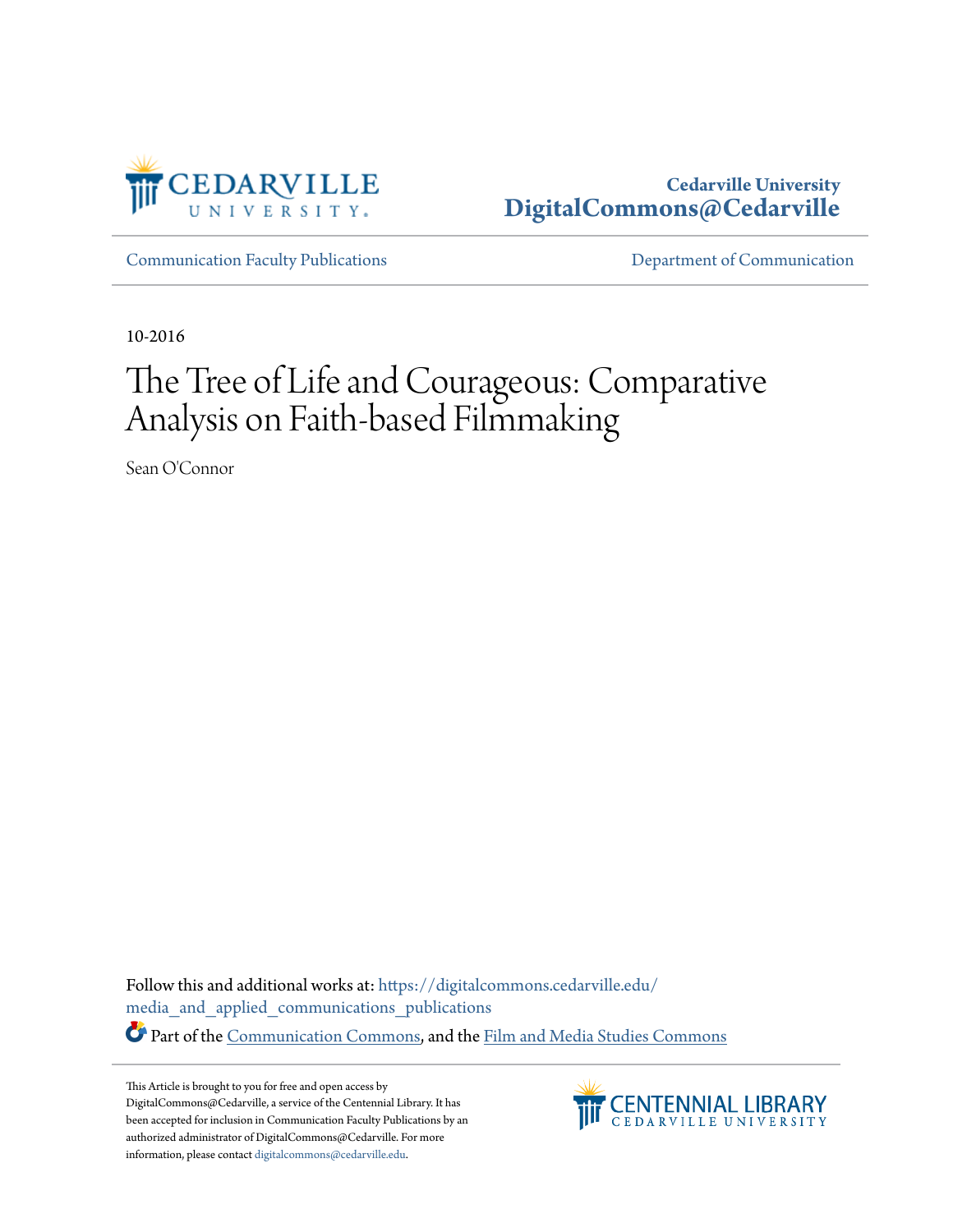## academicJournals

Vol. 8(7),pp. 71-82, October 2016 DOI: 10.5897/JMCS2016.0500 Article Number: 58CB49261049 ISSN: 2141-2545 Copyright ©2016 Author(s) retain the copyright of this article http://www.academicjournlas.org/JMCS

**Journal of Media and Communication Studies**

*Full Length Research Paper*

## **The tree of life and courageous: Comparative analysis on faith-based filmmaking**

#### **Sean O'Connor, M. A.**

Asbury University, United States.

Received 13 April, 2016; Accepted 19 September, 2016

**This thesis analyzes the story structure of two films, The Tree of Life (2011) and Courageous (2011), and their similarities and differences in storytelling and Christian themes. Using screenwriting scholar Robert McKee's theories on story structure, this comparative analysis highlights the plot elements, conflicts, dialogue, and overall execution of the two films in order to identify their agreement or disagreement with established screenwriting theory. Results from this analysis indicate how both films align with and diverge from McKee's theories, finding in conclusion that these motion pictures not only provide insight on differences in portraying Christian faith in film but also the importance of dramatizing conflict in filmmaking. This insight bridges a divide in the faith-based film industry between mainstream and evangelical filmmakers seeking to ask spiritual questions in their work.**

**Key words:** Alex Kendrick, Christian film, courageous, Robert McKee, story structure, Terrence Malick, the tree of life.

#### **INTRODUCTION**

Lewerenz and Nicolosi (2005) began a discussion addressing how Christians can better influence culture through media with their anthology *Behind the Screen: Hollywood Insiders on Faith, Film, and Culture*. Writers, producers, and film professors from around the United States addressed in their essays how Christian and non-Christian filmmakers and audiences claimed, "Christians missed [their] opportunity" (Detwiler, 2005: 38) to create a dialogue about faith, and even, "Most films that successfully incorporate religious themes are made by nonreligious people" (Parham, 2005: 54) These authors acknowledged a divide between the secular and evangelical communities in film. This project asks the question: What are the differences and similarities between films dealing with Christian faith made by

secular and evangelical filmmakers? Answering this question and addressing the divide between the two groups of filmmakers will give insight into how faith is portrayed in film. To address and bring insight to this divide will be relevant and beneficial to the current faithbased film industry. Wilkinson (2015) noticed evangelical audiences responding differently to these films, embracing openly Christian films like *God's Not Dead* (2014) and shunning others such as *Noah* (2014). However, she was also convinced that many filmmakers wanted to bridge that gap. As she interviewed many filmmakers at the 2015 Sundance Film Festival, she found many filmmakers, whether or not they were religious or spiritual, who wanted to reconcile the divide between secular and evangelical both *The Tree of Life*

E-mail: seanmoconnor92@gmail.com.

Authors agree that this article remain permanently open access under the terms of the [Creative Commons Attribution](file://192.168.1.24/reading/Arts%20and%20Education/ERR/2014/sept/read/Correction%20Pdf%201/ERR-17.04.14-1816/Publication/Creative%20Co)  [License 4.0 International License](file://192.168.1.24/reading/Arts%20and%20Education/ERR/2014/sept/read/Correction%20Pdf%201/ERR-17.04.14-1816/Publication/Creative%20Co)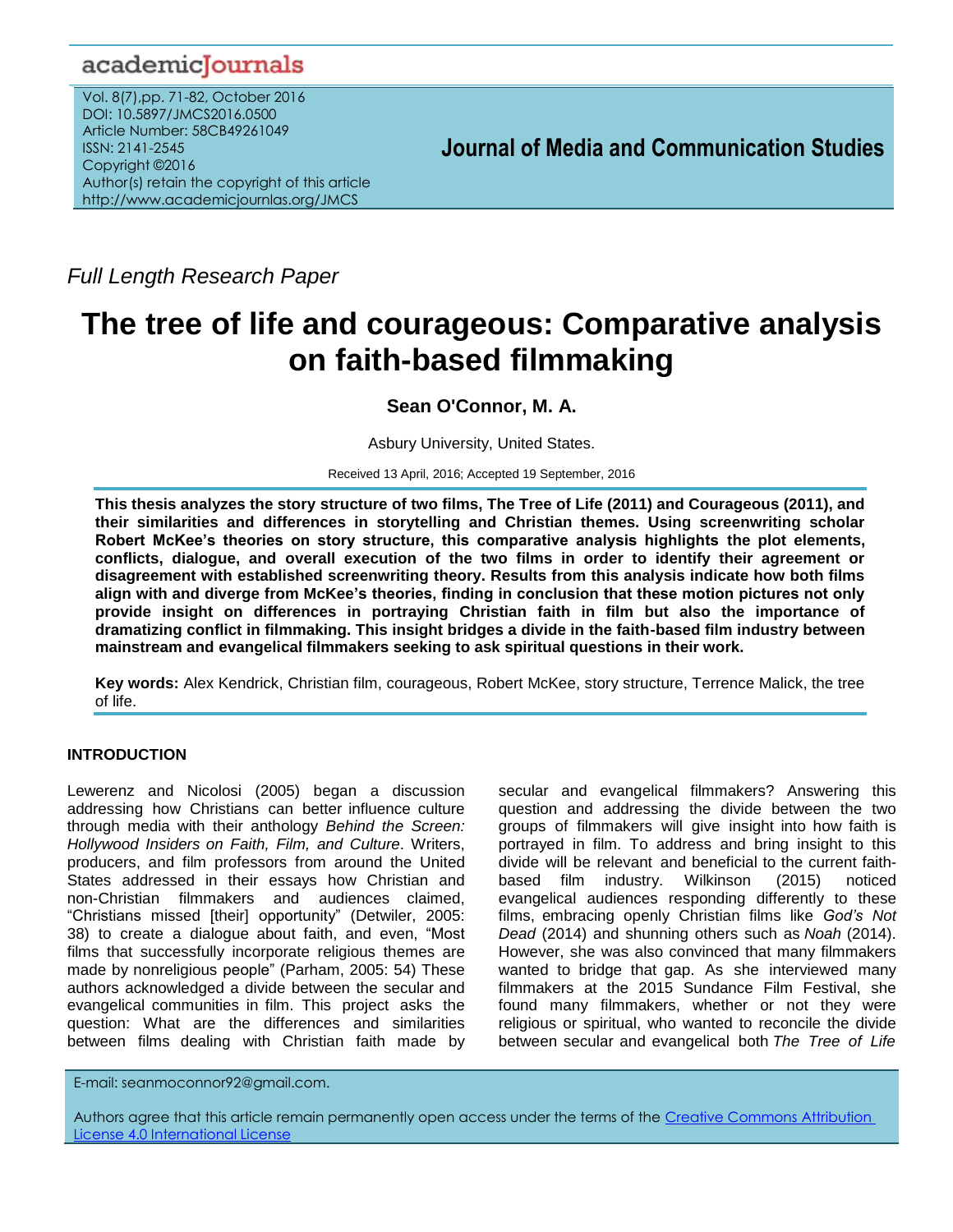and *Courageous* told stories regarding familial relationships, the loss of a loved one, questioning God, reconciliation, and even succumbing to temptation. The films and their characters depict a specifically Christian worldview. The films also gained a substantial mainstream presence, with critical acclaim and financial success. However, *Courageous* did not fare as well critically as *The Tree of Life* did. Likewise, *The Tree of Life*, unlike *Courageous*, in its lack of promotion and recognition from specifically Christian audiences, "bypassed evangelicals almost completely" (Shone, 2014, n.p.). In their differences in reception from the public, *The Tree of Life* and *Courageous* represent two sides of faith-based filmmaking. The former was produced by filmmakers who were working within a secular production company and distributor. The latter was produced by openly evangelical Christian filmmakers. The films, despite their similarities in content and close proximity in release, were never associated with each other because of the differences in their filmmakers" backgrounds. The differences increase when comparing the biographies and careers of the individual directors of the films, Terrence Malick for *The Tree of Life* and Alex Kendrick for *Courageous*. Malick, a Harvard philosophy student before graduating from the American Film Institute, has directed feature films since 1973 and has garnered considerable critical acclaim and modest financial success. Kendrick, a Kennesaw State communications student, before graduating from New Orleans Baptist Theological Seminary, began creating church media in 1999 and has earned an enormous profit from his lowbudget feature films produced through his church in Georgia. *The Tree of Life* and *Courageous* rank among the greatest commercial and critical successes for Malick and Kendrick, respectively. However, the two films, regardless of their strong mainstream presence, close proximity in release, and similar narrative content, were never associated with each other and have not yet been analyzed together. This project therefore will analyze both *The Tree of Life* and *Courageous* in order to reveal similarities and differences in their storytelling concerning faith. To do this, this project will use renowned story structure theories, developed by acclaimed screenwriting professor Robert McKee, to identify the story elements of both films, such as acts, scenes, beats, and character arcs. Identifying these elements will enforce a thorough and specific analysis to recognize the difference between the similar narrative themes and structures of the two films.

#### **Literature review**

This project will contribute to ongoing research addressing the divide between secular and evangelical filmmaking about Christian faith. Christians working in

media, such as the authors and editors of *Behind the Screen*, as well as non-Christians have analyzed the different methods both filmmaking groups use in order to connect with audiences. This project will do so through the analysis of two specific motion pictures, but other authors have used different methods for research. Addressing previous studies will recognize the research that has already been completed on the topic and will distinguish this analysis from other projects regarding the relationship between Christian faith and filmmaking.

#### **Evangelical Christian filmmaking**

Hendershot (2004) analyzed the story, marketing, and commercial success (or failure) of evangelistic apocalyptic feature films, along with other evangelistic media that repeatedly failed in attempts to break into the mainstream. "The producers believe that these films are palatable to a mass audience," reported Hendershot. "But even though they don"t mention Jesus, nonevangelical viewers easily identify and dismiss them as religious films" (Hendershot, 2004: 180). Lindvall and Quicke (2011) detailed the efforts of early Christian filmmakers and churches to combat Hollywood film with their own products. These filmmakers ranged from theologians and pastors using film for ministry use to film students attempting to use the craft of filmmaking for a higher purpose. Many of these filmmakers even created evangelistic parodies of Hollywood classics and blockbusters. Lindvall and Quicke claimed that many Christian filmmakers were "ready to engage culture rather than merely condemn it" (Lindvall and Quicke, 2011: 204).

#### **The filmography of Terrence Malick**

Fech (2013) recognized Malick's "distinct, philosophical vision" and compared Malick"s first six films to the works of American transcendentalist writer Ralph Waldo Emerson. Fech"s thesis specifically compared *The Tree of Life* to Emerson"s essay concerning grief and suffering, "Experience". Fech claimed, "Like Emerson does in "Experience," *The Tree of Life* recognizes that the struggle between nature and grace, between love and hate, is an inherent part of existence, one that we navigate as best we can" (Fech, 2013: 108). Rybin (2012) analyzed techniques of Malick"s first five films that portrayed ideas of spirituality, a spirituality that was not necessarily Christian "but rather in the sensations of modern existence that have origins in the autobiographies of his characters and in past forms of human life" (Rybin, 2012: 173). Cortez (n.d.) used the writings of film theorists David Bordwell and Torben Grodal on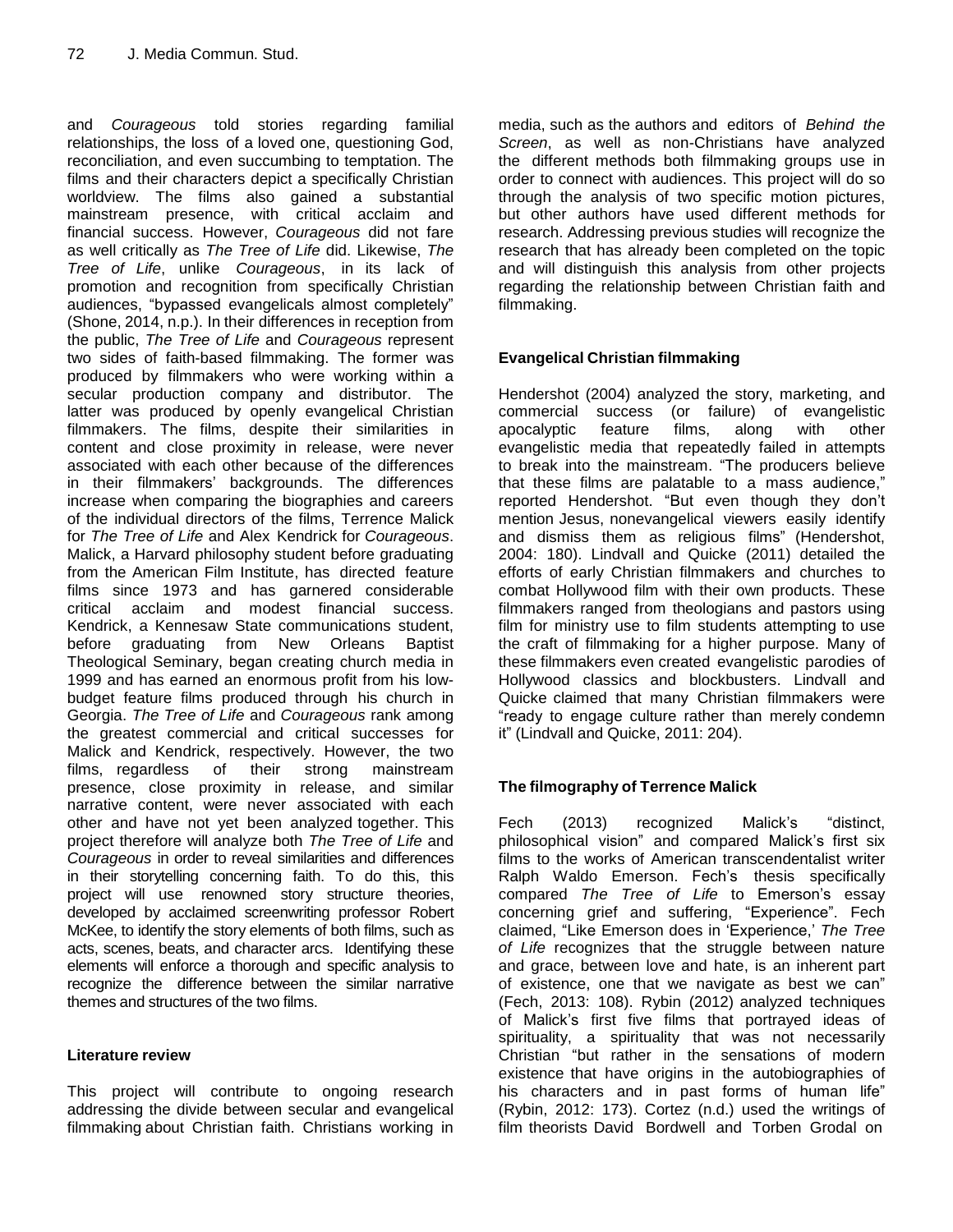art cinema to analyze the filmmaking techniques of *The Tree of Life*. Cortez stated, "Terrence Malick uses allegorical passages in order to emit his thoughts instead of using more words" (Cortez, n.d., p. 23), arguing that *The Tree of Life* could be considered art cinema. Rosadiuk (2006) specifically analyzed Malick"s *The Thin Red Line* (1998) and its relation to philosophies on insight, from the works of Plato and Socrates to the writings of Friedrich Nietzsche and Martin Heidegger. Ultimately, Rosadiuk argued the 170-minute film created a film-viewing experience that transcended theory.

#### **The filmography of Alex Kendrick**

Johnston (2009) analyzed the creation of Kendrick"s film *Facing the Giants* (2006) rather than its content. Johnston used the production of the film as an example of guidelines for Christian filmmakers to follow in the future: prayerfully considering all elements of production, telling stories creatively, and working as a united crew to represent a united church. Parker (2012) argued that *Courageous*, with its larger production and marketing budget, represented a step forward for Christian filmmakers and their "engagement with potential audiences, their awareness of changes in communication, their evolution as the preeminent Christian independent film studio, and, more broadly speaking, the future of independent filmmaking" (Parker, 2012: 107). Brown (2015) used the films of Kendrick's production company Sherwood Pictures to analyze film from a business perspective rather than an aesthetic perspective. Brown argued the films of Sherwood Pictures, which were openly evangelical and proved to be commercially successful, could open a door in the Christian film industry for action-adventure stories to be just as profitable. Benton (2012) also analyzed the commercial success and marketing strategies of the work of Sherwood Pictures, challenging Christian filmmakers and Christian entertainment companies to produce work that would create conversations about important issues.

#### **Comparative analysis in film**

Jordan (2001) compared Malick"s *The Thin Red Line* with Steven Spielberg"s *Saving Private Ryan* (1998), investigating the similarities and differences between the films in terms of genre, comparing the films" "underlying issues of violence, masculinity, and nationalism" (Jordan, 2001: 27). After analyzing both films, Jordan concluded that, although, both brought revisions to the war film genre, *Saving Private Ryan* had more in common with the traditional war film

and its conventions, which *The Thin Red Line* strayed away from. French and Shacklock (2014) similarly analyzed Malick"s *The Tree of Life* in comparison with another motion picture from the same year, Lars von Trier"s *Melancholia*. The authors analyzed the element of the "sublime" in the two films based on the theories of philosophers Brian Massumi and Jean-François Lyotard. Each film characterized the "sublime" with a slow pace, a cyclical narrative structure, and depiction of transcendence. Pfenninger (2014) compared the editing style of Kendrick"s *Courageous* to that of five Academy Award-winning and nominated films released in 2010 and 2011. Pfenninger analyzed the visual style in the six motion pictures and concluded that *Courageous* lacked the aesthetic value held by the other five. Comparative analysis has also been used to study films dealing with Christian faith made by other filmmakers besides Malick and Kendrick. Burton (2008) used comparisons of selected motion pictures to chronicle the changes in the portrayal of Christianity in film over almost a century. The analysis concluded that while the films all exemplified themes of sacrifice and vengeance, the character of Jesus generally transitioned over the decades from being more divine to human, especially after the 1960"s and 1970"s. Macnaughton (2011) compared several films to analyze the change in the cinematic portrayal of the Bible over decades, in order to analyze how the filmmakers "manipulated two spaces of spectacle (church and cinema) to make the churchgoing and cinema-going indistinguishable" (Macnaughton, 2011: 11). Sumera (2006) analyzed several films about faith from secular film distributors and producers, rather than from openly Christian filmmakers. The analysis focused specifically on character analysis in several films. Sumera argued, "By looking at characters" attitude towards faith, and the circumstances in which they exercise their religion, general themes will hopefully emerge as to how Christianity is used in narrative" (Sumera, 2006: 19).

Although, not analyzing films dealing with Christianity, Steinke (2013) compared two motion picture adaptations of the same book, *The Great Gatsby*, considering the author"s background, the time periods during which the novel and films were produced, and the narrative elements of the story. Steinke concluded that classifying one film as "better" over the other was dependent on the individual viewer"s preference. She argued, "…The comparison is not an evaluative criterion but a tool to explore the reasons why the director chose to introduce changes" (Steinke, 2013: 11). This project will contribute to these research projects, comparisons, and film analyses in the examination of the portrayal of Christianity in secular and evangelical filmmaking. However, this project will choose two motion pictures specifically for analysis in order to provide an in-depth example of that portrayal.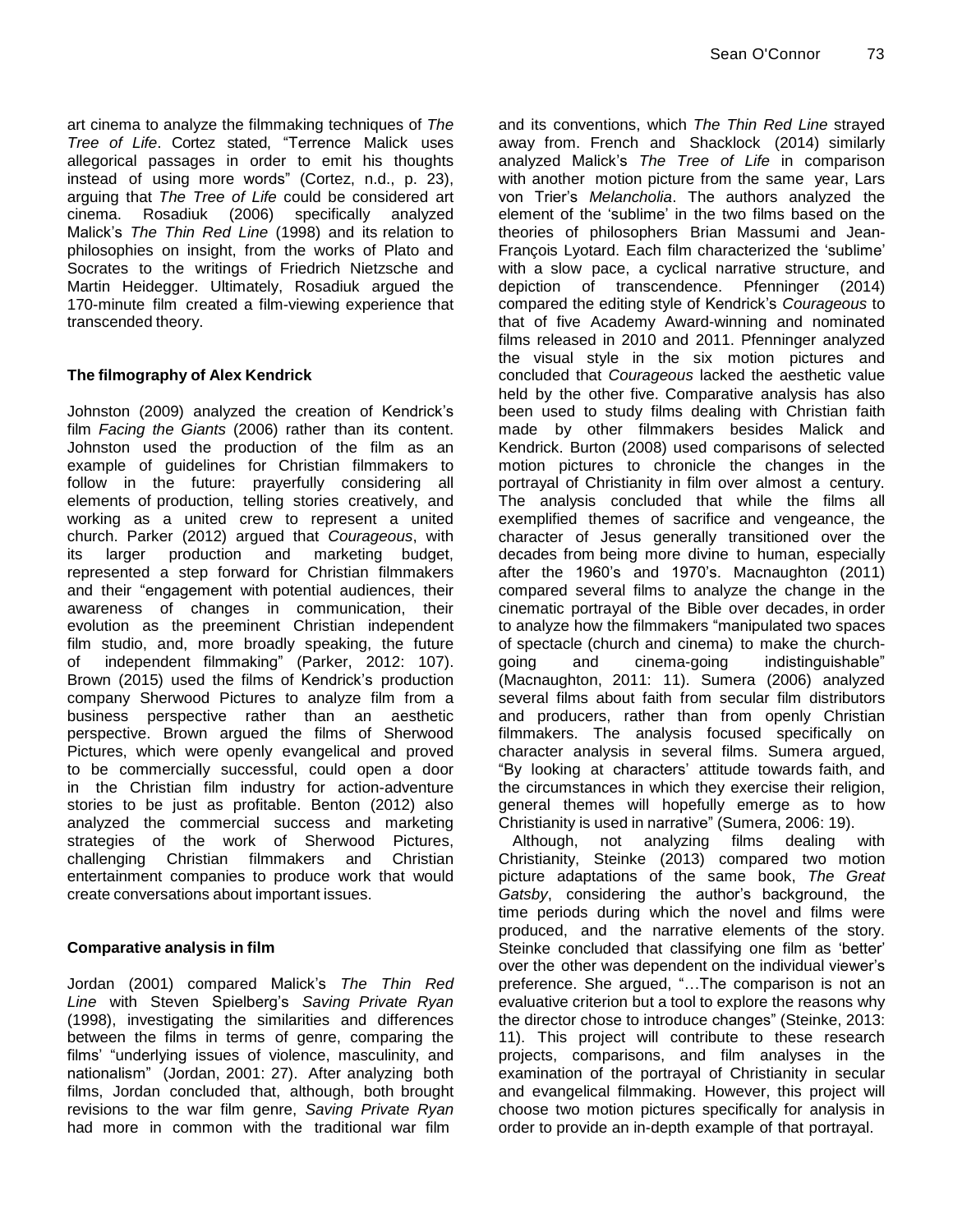While Terrence Malick"s *The Tree of Life* and Alex Kendrick"s *Courageous* have been analyzed in these previous research projects, those analyses have studied the films based on filmmaking elements such as production, editing techniques, or even genre. This project will address the story structure in both films, an element that not only has been rarely addressed in previous research but also represents storytelling in film in its most basic form. Additionally, while the films have been compared in several of these studies to other motion pictures with similar aesthetics or theatrical releases, *The Tree of Life* and *Courageous* have not yet been analyzed together. This project is the first to study the narrative elements of both films. Doing so will provide a specific comparative example of secular and evangelical filmmaking about Christian faith.

#### **METHODOLOGY**

To analyze the similarities between *The Tree of Life* and *Courageous*, this analysis will focus solely on those traditional elements of story. To study these films' narrative elements, this project will use a screenwriting and story structure model recognized as one of the most respected in the filmmaking and screenwriting industries: the story structure theories of former University of Southern California professor Robert McKee, theories outlined in his bestselling book, *Story: Substance, Structure, Style, and the Principles of Screenwriting.* In the book, McKee addressed the importance as well as the method of story structure. All story elements create what McKee named "The Structure Spectrum," or the overall design of a story. *Stories* are broken down into *acts*, caused by reversals of values in *sequences* consisting of *scenes*. Individual scenes contain *beats*, or actions and reactions in behavior, which create *events* that outline the conflict in story that is resolved by the ending. A story consists of many moments in a character's life, noted McKee, but those moments must be the most important ones that best suit the story structure. "The life story of each and every character offers encyclopedic possibilities. The mark of a master is to select only a few moments but give us a lifetime" (McKee, 1997: 31).

One of those moments McKee named the Inciting Incident, that is, the event that "radically upsets the balance of forces in the protagonist"s life" and forces the protagonist to react. This event begins the protagonist"s quest to find that Object of Desire, as McKee named it, that may or may not restore balance and defeat the inner, personal, or extra-personal forces of antagonism in his life. The protagonist"s quest culminates in the Crisis, the ultimate dilemma for the protagonist who, "when face-to-face with the most powerful and focused forces of antagonism in his life, must make a decision to take one action or another in a last effort to achieve his Object of Desire" (McKee, 1997: 304). The crisis concludes in the story"s Climax, where the protagonist and story"s values come at "a value swing at maximum charge that"s absolute and irreversible. The meaning of that change moves the heart of the audience" (McKee, 1997: 309). This event brings the Resolution, or the conclusion to the story and whether or not the protagonist achieves his goal.

Acts contain what McKee referred to as progressive complications, or Points of No Return. "A story must not retreat to actions of lesser quality or magnitude," claimed McKee, "but move progressively forward to a final action beyond which the audience cannot imagine another" (McKee, 1997:

209). In addition, McKee argued that scenes must contain turning points, setups, payoffs, and emotional transitions. These events, which provide each scene with purpose and closure, support McKee"s theory of the thesis/anti-thesis debate that motivates a story.

The character must make definitive decisions at turning points, which reveal character, progress the plot, and present a complex argument. "How a character chooses in a true dilemma," claimed McKee, "is a powerful expression of his humanity and of the world in which he lives" (McKee, 1997: 249). Robert McKee"s *Story* provides an in-depth and insightful guideline on screenwriting and story structure. This project will use the book, its theories on scene analysis, and the terminology on story events and devices to analyze and identify the story structure and narrative elements of *The Tree of Life* and *Courageous.* By identifying the events in the films with McKee's corresponding story elements, this project will provide a comparison on the similarities as well as differences of the storytelling of each film in order to analyze the different storytelling of secular and evangelical filmmaking about faith.

#### **RESULTS**

This analysis will divide the plot and story elements of *The Tree of Life* and *Courageous* into sections based on three-act structure as advocated by Robert McKee, in order to provide specific examples of similarities and differences in the plot and story structure of both films.

#### **Act one**

McKee (1997) claimed setting up a story involves the delivery of exposition, "the information about setting, biography, and characterization that the audience needs to know to follow and comprehend the events of the story" (McKee, 1997: 334). McKee added that exposition must first further conflict, and secondly convey information. *The Tree of Life* opens with flashbacks of Mrs. O"Brien as a child, interacting with her loving father and animals on a farm filled with dandelions as her narration is heard: "The nuns taught us there are two ways through life: the way of nature and the way of grace." Not only does this reveal exposition about Mrs. O'Brien's religious upbringing, but the narration also establishes a central conflict that continues throughout the film: the conflict between nature and might versus grace and love. Her description of grace – the desire to please others and accept being ignored – is heard underneath images of herself, while her description of nature – wanting to only please oneself – accompanies images of Mr. O"Brien leading his family in prayer at dinner. Mrs. O"Brien"s narration concludes, under images of a waterfall and a tree (among the many images of nature interspersed throughout the film), as she claims, "no one who loves the way of grace ever comes to a bad end" – then, speaking to God, "I will be true to you… whatever comes." *Courageous* opens with Nathan Hayes at a gas station, where his car is broken into and driven off by a thug. Nathan runs after him not to save the car but to save his infant son inside.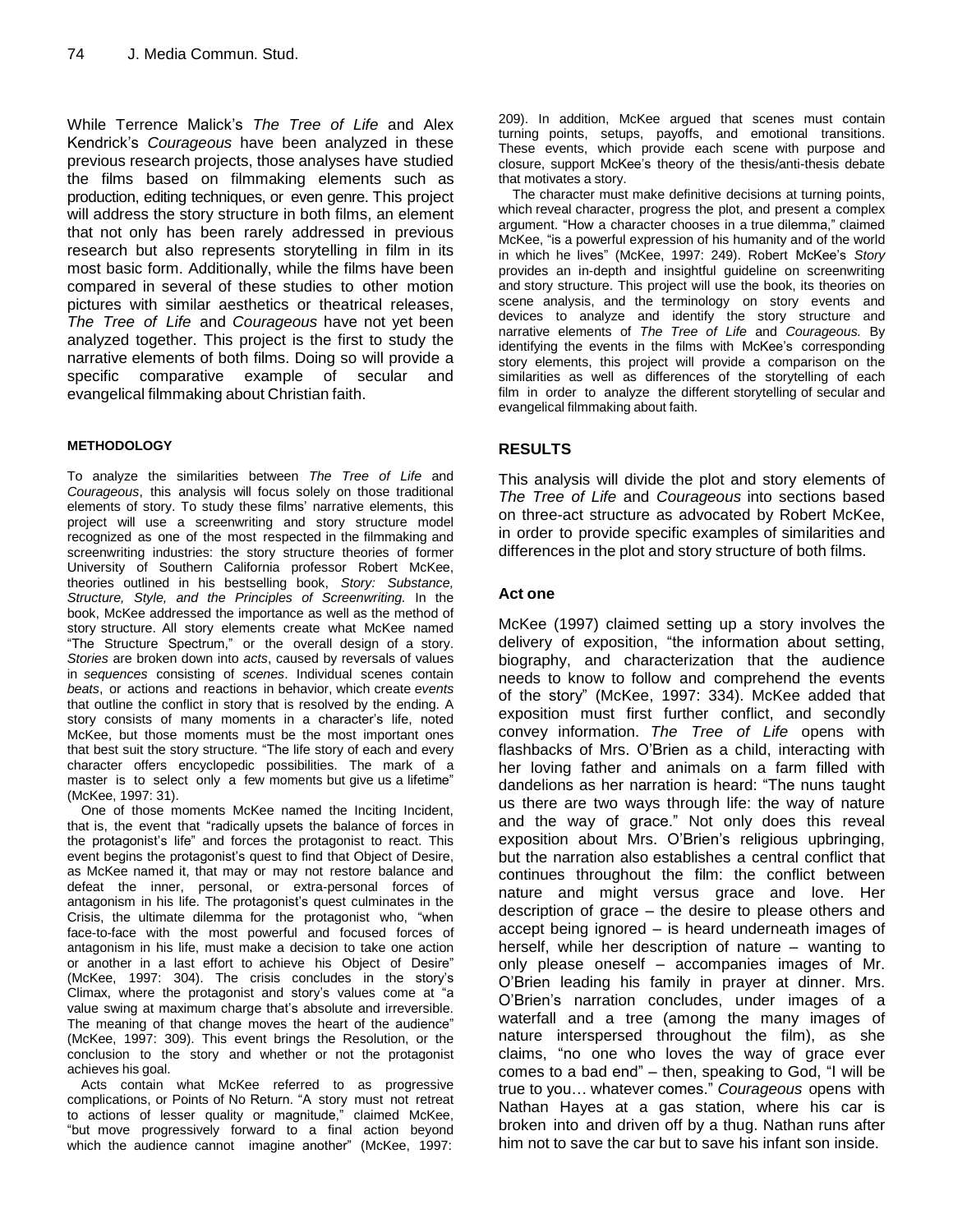This scene introduces the film as a story with action as well as themes of justice and fatherhood. Eventually, Nathan rescues his car and his son after the thug escapes. In the following scene, he speaks with Adam Mitchell and Shane Fuller and tells them he is joining the police force the following week. This conversation gives the characters an opportunity to meet and establish relationships. That next week, after the officers arrest two men for drug possession, subsequent scenes show the Mitchell and Hayes family interacting at home, revealing tension between parents and children. Later, Javier and the Martinez family are introduced, not only revealing their own financial struggles but also adding to the spiritual aspect of the film as Javier prays and asks God what He wants him to do. Eventually, Javier starts working for Adam, and he joins the four other fathers in the narrative.

After setup and establishing setting and character, claimed McKee, comes the event that begins the character"s journey: the Inciting Incident. According to McKee, the Inciting Incident "first throws the protagonist"s life out of balance, then arouses in him the desire to restore that balance" (McKee, 1997: 192). However, McKee also claimed that while a protagonist might pursue an Object of Desire, that being a conscious desire, he might also be unknowingly pursuing an unconscious desire. The inciting incident occurs in *The Tree of Life* when Mrs. O"Brien answers the door to find a mailman with a telegram for her. She walks through the house and reads the telegram. As she reads, she stops walking, drops to the ground, and sobs. In the next scene, her husband speaks to someone on the phone at an airfield and learns the news himself. Mr. and Mrs. O"Brien, as is revealed later in the first act, have just lost their son R. L. The following short scenes cut suddenly from one to the next as Mr. and Mrs. O"Brien walk through their house and neighborhood as friends come to try to console them. Following a scene where Mrs. O"Brien grieves with her mother, Mr. O"Brien talks to his wife in the front yard, remembering a time when he criticized R. L."s playing the piano. The sequence closes with Mr. O"Brien silently walking alone in the woods before transitioning to Jack"s character arc. Jack, now a grown adult living in an unidentified big city, relates voiceover narration expressing frustration and cynicism of his environment underneath images of his home and workplace. Jack"s attitude manifests itself not only through his dry voiceover narration, but also visually through his halfhearted interactions with others and disinterest in the office. However, as Jack reflects on his childhood and R. L. in particular, he wonders about that "nature of grace" he found in both R. L. and his mother. "How did she bear it," he asks God, as he remembers his mother during her time of grieving. At this point in the

narrative, the point of view transitions back to Mrs. O"Brien, wandering through her house and the woods silently. Her narration reveals her questioning God: "Was I false to you? Lord, why? Where were you?" As she walks through the woods and closes her eyes, prompted by this inciting incident of her son"s untimely death, the narrative begins its second act.

The inciting incident occurs in *Courageous* when Adam is working on construction at his house with Javier one day. Shane drives up in his police car in uniform, disturbed, and informs Adam that his daughter Emily has been in a car accident. Adam gets in the car and prays as Shane informs him of the situation, but by the time they arrive at the hospital, it is too late – Emily has passed away. In a brief scene with inaudible dialogue, Adam arrives, and his wife Victoria, who has just been speaking to a doctor, falls into his arms, weeping. Minimal dialogue continues through the next several scenes in the film, during the pastor"s eulogy at Emily"s funeral and a brief montage of neighbors and friends approaching the Mitchells" house with condolences. After some fruitless conversations with Victoria and son Dylan, Adam shares his grief with his pastor, who shares with Adam about taking time to grieve and be thankful for the time he had with Emily while she was still alive. Finally, Adam shares his Object of Desire: "I want to know what God expects of me as a father. And I want to know how to help my wife and my son." Prompted by the Inciting Incident of his daughter"s untimely death, Adam asks the pastor to help him propel the story in a new direction, beginning the film"s second act.

#### **Act two–conflict**

"When the protagonist steps out of the Inciting Incident, he enters a world governed by the Law of Conflict" (McKee, 1997: 210), stated McKee, claiming a story must contain inner, personal, and extra-personal conflict not only to convey themes and create complex characters but also to progress the narrative. Therefore, the dramatization of conflict as well as the presence of conflict is essential in storytelling. The second act of *The Tree of Life* contains scenes with limited dialogue, simply showing the O"Brien family in everyday life. As the O"Brien boys react to the environment and people around them, young Jack"s narration asks God questions just as his mother"s does. Thus, inner conflict progresses the majority of the film, as Jack realizes the dichotomy that his father and mother represent. But Jack, viewing his father"s way as cruel and his mother"s way as naïve, cannot choose one over the other. Jack thus, experiences personal conflict with his family as he tries to discern how to live. However, his inner conflict prompts his personal conflict, as internally he attempts to reconcile two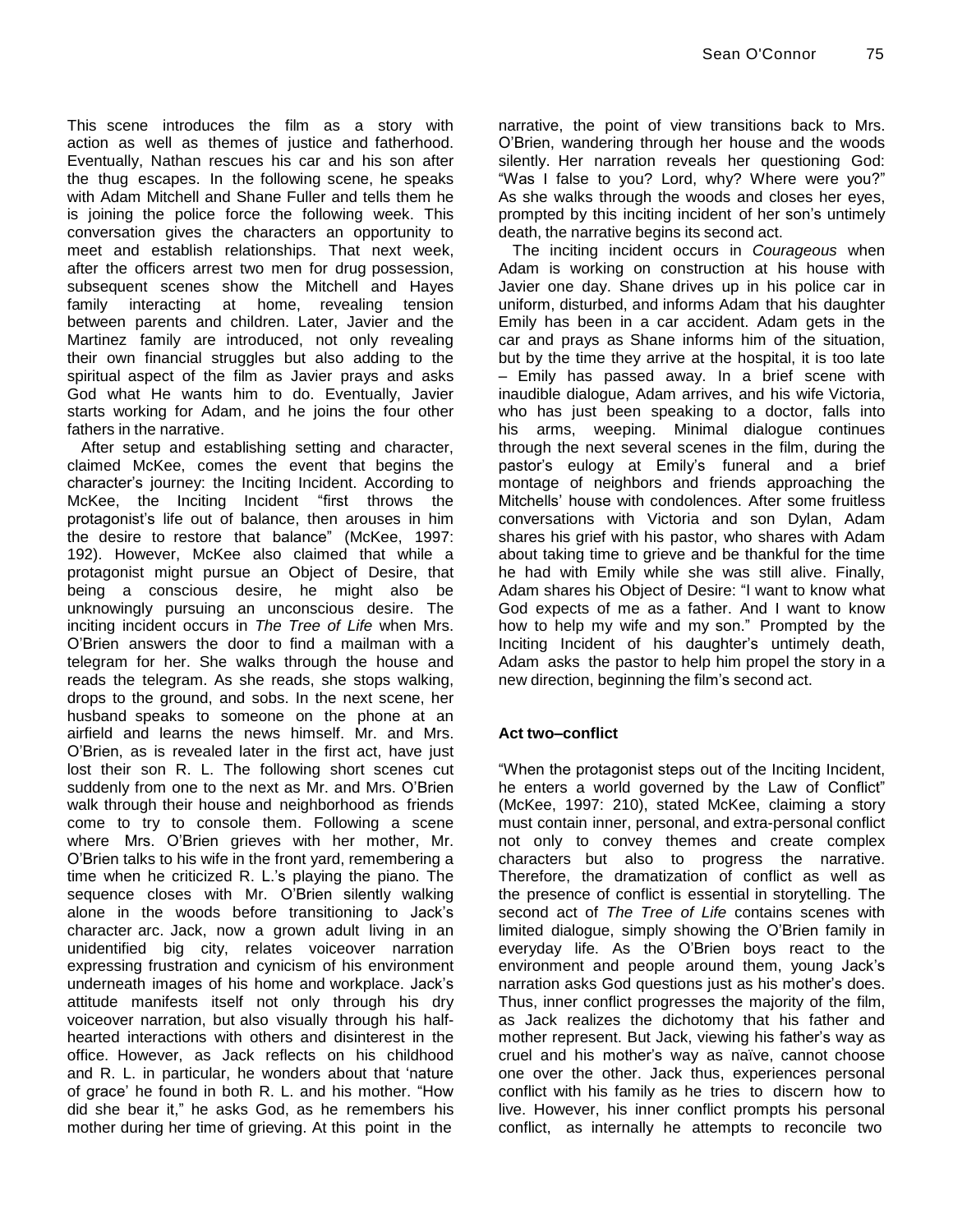opposing ways of life, his father"s way of nature and his mother"s way of grace.

As Jack struggles with God internally, trying to reconcile the ways of his father and mother, his frustration is manifested in his relationships with the rest of the family. Although, Jack and his brothers occasionally get in arguments with their father, they never openly say that they hate him. In fact, the boys try to convince their father that they really do love him. But Jack"s external respect with his father is in direct opposition to his internal bitterness towards him, creating strong personal conflict. Eventually, Jack decides to even downright disobey his mother when she commands him. "I"ll do what I want," he tells her. "What do you care? You let him walk right over you," referring to his father"s strict treatment of her as well as his children. Jack"s bitterness towards his parents also affects his treatment of his brothers. Jack begins to view R. L. as weak because he is more hesitant to get into trouble. Jack wrestles with R. L. in the front yard one day, and R. L. does not fight back. Jack"s attitude towards his brother exemplifies strong personal conflict–while he secretly admires his brother"s kindness (similar to his mother"s), he is jealous of him and wants to be loved as much as, or more than, R. L. is.

As Jack experiences a growing rebellion and loss of innocence, his conflict becomes one with society at large, not just with his own family. His childlike innocence begins to fade away as he sees wrongdoing and punishment. When their father is away on a business trip, the O"Brien boys play with other boys of their age from the neighborhood. As the boys begin destroying property, Jack is conflicted about whether or not his parents would agree with this. His friend, however, encourages him that his parents are irrelevant: "They"re just trying to scare you, keep you ignorant. They say you can't try stuff? They do." Jack's rebellion serves as extra-personal conflict that drives the tense personal conflict between him and his family as well as the inner conflict he faces as he decides to do wrong.

The second act of *Courageous* begins after Adam has decided to make an effort to become a better husband and father to his grieving family. The Resolution for Men to which he and the five fathers commit at the film"s midpoint intensifies inner conflict among the characters. As the men recite the promises of the Resolution, they make statements that will test them in the rest of the film"s narrative. However, although, all the main characters have inner conflict that influences their decisions, that conflict is expressed primarily through dialogue, and conflict is normally resolved rather quickly. For the Mitchell family, inner conflict was most prevalent as they mourned the loss of Emily. Six weeks later, their lives and emotions have improved, leaving little inner conflict to progress the rest of the story.

As the five fathers struggle internally with their desires to become better men, their conflict and frustration extends to the way they treat their wives, children, and each other. However, for all five fathers, personal conflict is usually resolved in a short amount of time, similar to the inner conflict. One morning, as Adam and Dylan run together, they stop briefly so that Adam can verbally tell Dylan his decision to follow God and his desire for Dylan to do the same. Nathan has conflict with his family early in the film, particularly with his daughter Jade, as he and Kayla told her she could not date classmate Derek until she was older. But in one scene later in the second act, Nathan and Jade have dinner at a fancy restaurant where he asks her if she will wait to start dating, when she is older and has found a Godly man to date. She agrees, and to commemorate the night, Nathan gives Jade a purity ring. For Javier and his family, not only is there conflict in the first act when he struggles to find a job, but there is also conflict after he finds a new job at a factory. When approached about a promotion, he is asked to run a preliminary shift in another department and fill out a form about a shipment–reporting false information. Javier goes home that night and talks to Carmen about the situation, and neither can decide what to do. Javier knows he cannot lie; however, Carmen knows that this promotion is a way to provide for their family and Javier cannot pass it up. Their family and their future are at risk now, as is their opportunity to remain in the country. Although, the situation is resolved a few scenes later, the stakes are high, making the conflict strong.

Officer David Thomson"s personal conflict with Amanda and Olivia is present in the film but only because David mentions it verbally to Nathan. After committing to the Resolution for Men, David sends Amanda a letter in an attempt to reconcile. In short montages later in the film, David and Amanda sit in a café having (inaudible) conversation, and eventually, David arrives at Amanda"s house to see Olivia. Shane"s personal conflict with his family is also given very limited screen time. His ex-wife is only mentioned in dialogue, and only in one montage in the middle of the film is Shane seen with his son Tyler at a restaurant, laughing and making (inaudible) conversation. Shane"s personal conflict with Adam is much stronger, especially at the film"s low point when Adam catches Shane in the act of stealing drugs from evidence. The two men, having been partners on the police force, have a strong relationship, and the stakes for their reconciliation become higher when that relationship is tested. As Adam, David, Nathan, and Shane serve on the city police force, they encounter conflict firsthand as they serve the community and punish wrongdoing. There are three sequences in the film where one or more of the officers chase after criminals, usually catching them, that represent the policemen's overall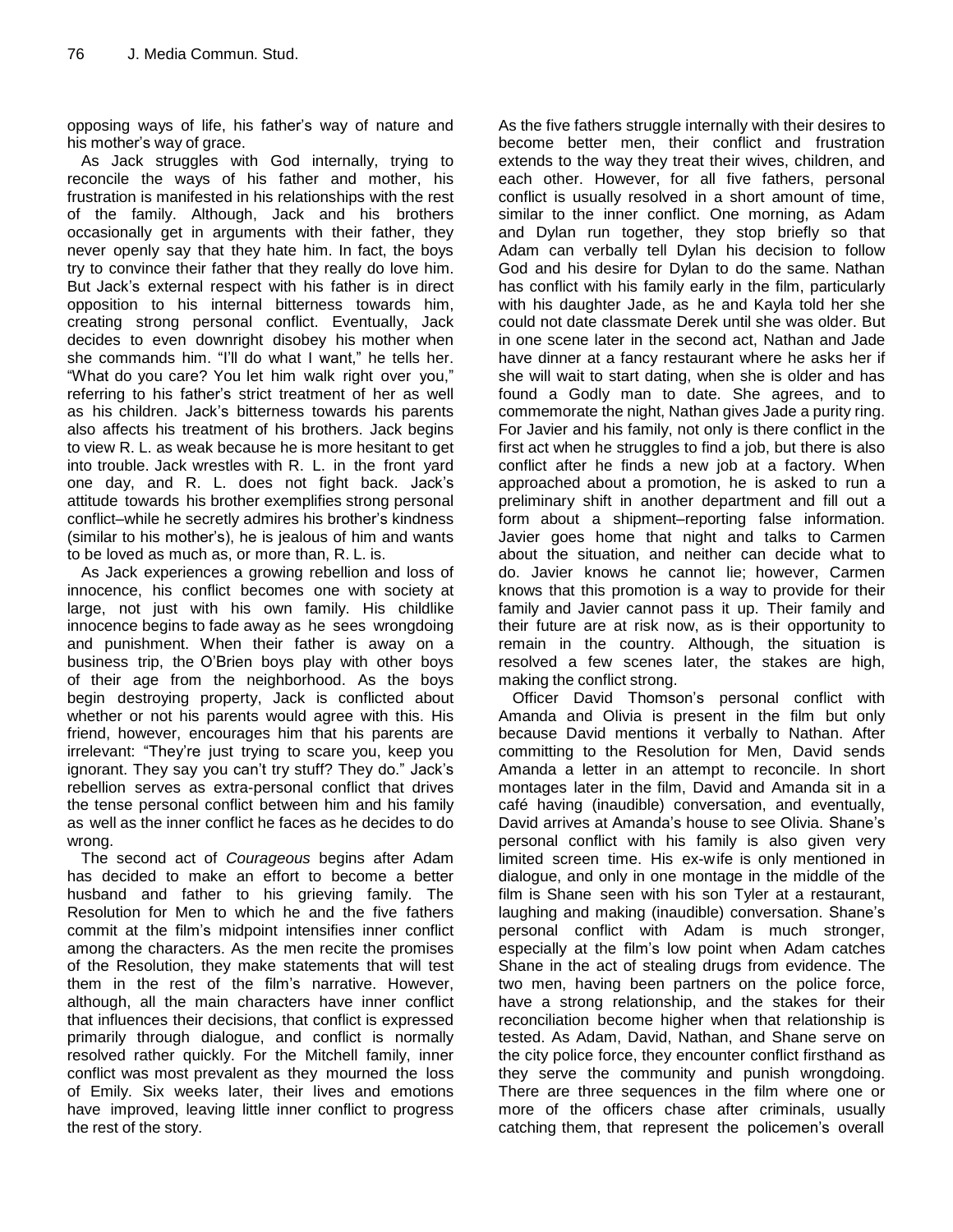struggle with crime in their environment. However, because these sequences are spread out in the film, the criminals seem less of a threat. However, at the beginning of the film, when the four policemen listen at a meeting where the sheriff shares statistics on prevalent crime from fatherless homes, the extrapersonal conflict becomes even more relevant. As Adam writes the Resolution for Men, he tells his fellow officers and Javier that he wants to be a better father not only to please God (satisfying inner conflict) and his family (satisfying personal conflict), but also to set an example for the rest of society (satisfying extrapersonal conflict).

#### **Act two–Points of no return**

Certain scenes in *The Tree of Life* when Jack observes events in his life that contribute to his loss of innocence are Points of No Return in his journey. In these moments, Jack realizes he cannot return to his childish ignorance and must face the hardships of life. When his family goes swimming at the community pool one summer day, one of Jack"s friends named Tyler ultimately drowns in the water. Jack"s prayers to God start to become bitter. "You let a boy die. You"d let anything happen. Why should I be good if you aren"t?" One day, he sneaks into his neighbor"s house when she is not home and looks around at her things. In her bedroom, Jack opens up his neighbor"s dresser drawer, looking at her clothes. He finds a white dress, takes it out, and looks at it. But after hearing several sounds as if someone is coming back into the house, Jack sneaks out with the dress and throws it into a river. Jack returns home, unable to look his mother in the eye. This Point of No Return is the first time that Jack strongly feels remorse for his actions: he whispers, "What have I started? What have I done?" Jack"s inner conflict has returned, and he can no longer blindly follow his rebellious friends – he longs to be innocent once again.

Several moments in *Courageous* when Adam, Shane, Nathan, David, and Javier make decisions that impact themselves and their families, for better or worse are Points of No Return in their journeys. Through the multiple subplots occurring throughout the film, each man has his own moments where he must choose between integrity and dishonesty, between forgiveness and bitterness, unable to look back once the decision is made. Each father finds himself tested to stay true to the Resolution. David finally takes the initiative to reconcile with Amanda and Olivia, although he does not know what Amanda"s response will be. Nathan finally reconciles with his father, even though he never knew him and felt bitterness for him being absent in his life. Javier, at the risk of losing his job, stays true to his integrity and does not provide false

information on a report–which leads to him getting the promotion. Adam must decide whether or not to investigate on suspicious activity within his unit when he realizes that evidence has been tampered with, risking the respectability of the department. When Adam finally takes action, he finds Shane, who has struggled to maintain his own integrity rather than finding illegal ways to make a profit–and because Shane has failed, the story reaches its lowest point.

#### **Act two–Low point and reconciliation**

In *The Tree of Life*, Jack and R. L. ride their bicycles into the woods and start shooting at animals with a BB gun. Jack has R. L. put his finger overtop of it, and when R. L. finally agrees, Jack fires the gun. R. L. screams in pain and runs away, leaving Jack to walk by himself through the woods with a blank expression on his face. This turning point in Jack"s journey is also his lowest. Although, the way of nature has convinced him that 'might makes right,' his efforts to seem tougher than everyone else have led to him hurting his brother. Now, Jack desires forgiveness and the way of grace. In a later scene, however, when Jack finally apologizes to R.L. at home, brings reconciliation as R. L. silently refuses to fight back and instead forgives Jack. This moment is where the scene turns, as Jack finally becomes vulnerable with his brother but in return receives grace. This reconciliation between brothers carries into Jack"s attitude towards his parents, as he sees his father in the front yard and willingly joins him. In the following scenes leading into the third act, Mr. O"Brien is let go from his factory position, forcing him to take another job in another location. As the family moves away, and Mrs. O"Brien"s narration reflects on the nature of grace once again ("Unless you love," she says, "your life will flash by"), there is closure because the family has been reconciled. This brings the narrative back to Mrs. O"Brien years later and Jack as an adult, as they seek closure once again after the death of R. L.

In *Courageous*, one day at the police station, Shane is asked to take some drugs in small bags to the evidence room. When Shane arrives at the empty evidence room, he takes some of the pouches of drugs out of the bags and into his pocket. Suddenly, Adam walks in and interrogates him, followed later by Nathan. Despite Shane's claims that he is underpaid and that Adam would do the same in his situation, Adam has Shane arrested. The high stakes and negative outcome indicate this scene as the film"s low point. Adam now faces the most serious conflict he has faced since Emily"s death, whether to have his friend arrested or to prevent the arrest. Shane"s conflict is to either maintain integrity or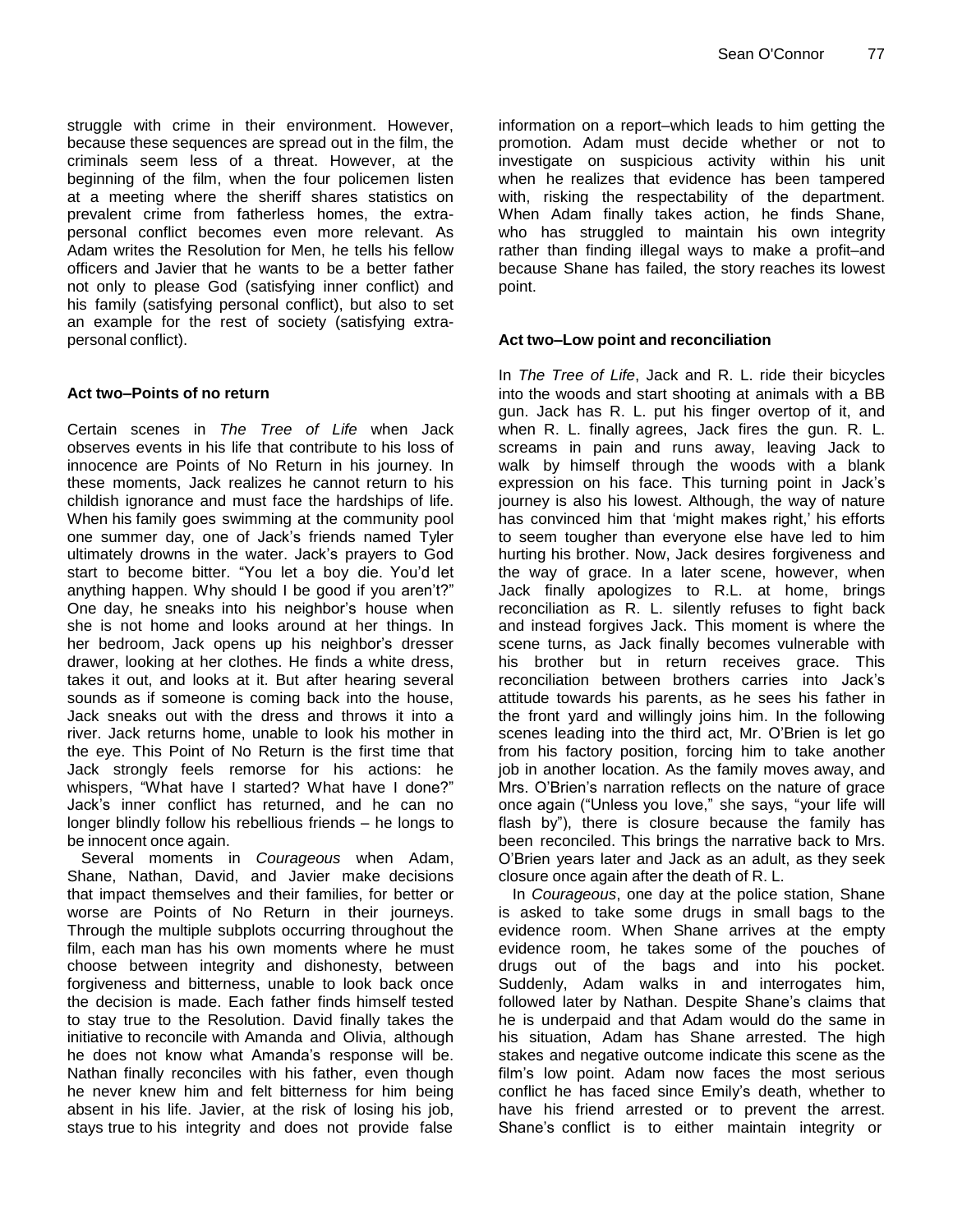break the law. By the time Adam catches him, his conflict has already been lost. Shane is taken away; he and Adam are not on good terms, even after Nathan encourages Adam about staying true to his commitment. In a later state, however, Adam goes to visit Shane in prison, where Shane finally asks forgiveness and Adam agrees to help him by looking after Tyler. Here, Shane is able to reconcile with Adam, bringing reconciliation to the narrative. Shane is repentant for his actions, especially because he has realized that they have affected his son. However, asking forgiveness from Adam brings closure and even hope to his situation.

#### **Act three–Climax and resolution**

When describing the importance of a story's Climax, McKee stated, "This crowning Major Reversal is not necessarily full of noise and violence. Rather, it must be full of meaning" (McKee, 1997: 309). McKee even claimed the Climax serves as a tool for screenwriters to build up to: once a Climax for a story is determined, the writer must work backwards to create events leading up to the event. Following the Climax, however, is the Resolution, which McKee (1997: 314) claimed is necessary especially if the Climax has moved the audience. The Resolution must provide closure to the entire narrative. The climax of *The Tree of Life* portrays the O"Brien family in a fantasy sequence similar to that which opened the second act, the creation of the universe. The Climax becomes a dreamlike sequence combining images of nature and the characters reuniting together in an unidentified time and location. While the Climax is ambiguous and lacks much dialogue, the O"Brien family receives closure and reconciliation here. Adult Jack finds himself on a beach with dozens of people, several of whom he knows–including his own family. Mrs. O"Brien looks at her eldest son and embraces him. Jack walks along the beach with his father, putting a hand on his shoulder before Mr. O"Brien returns the gesture. Finally, R. L. appears, also in his young form, and adult Jack carries him along the beach to his parents. As the scene transitions to multiple other locations, Mrs. O"Brien, surrounded by a heavenly glow, whispers, "I give him to you. I give you my son." The sequence then transitions to present-day at adult Jack"s workplace, as an elevator descends down a skyscraper. Jack stands in the middle of a field among the skyscrapers, looking around his environment as if he is seeing this place for the first time. As he looks around, there is the slightest sign of a smile on his face. With some final images of skyscrapers, a large bridge above a river and the forming light in darkness that opened the film, *The Tree of Life* concludes.

In this dreamlike sequence, the film reaches its Climax as well as its Resolution rather quickly.

Searching through unknown landscapes, visually representing his internal searching for meaning and reconciliation in his life, Jack eventually finds his family as he remembers them from his youth. Jack realizes the way of grace is not only a way to live in the present but also a gateway to eternity. Here, he sees his family as he remembers them and can finally reconcile with them all. Jack"s resolution occurs as he finds comfort in the hope that he will see his brother and the rest of his family once again. Mrs. O"Brien similarly finds her resolution as she reunites with her family in this sequence. She sees her family again as she remembers them from years before in a place representing eternity. When she finally has to let young R. L. go into the distance by himself, she finds comfort in the fact that he is in a better place. Remembering a life beyond her life on Earth, she finally is able to surrender R. L.–and herself – completely to God. The third act of *Courageous* re-introduces the thugs into the narrative. After Nathan and David pull some of them over for a blown taillight, the driver gets out a gun and fires at Nathan, barely missing him. A shootout ensues, as Nathan and David call Adam for backup after wounding the thugs. The shootout culminates in the two thugs chasing after a little girl nearby in order to use her as leverage. Adam, Nathan, and the girl"s father pursue the thugs and eventually capture and arrest them. Days later at church, Adam"s pastor have Adam, Nathan, David, and Javier stand with him at the pulpit, as the pastor has been preaching the previous weeks on fatherhood. The pastor introduces Adam, who shares a word on his family's experience in the previous few months with Emily"s death, which prompted him to reconsider his role as a leader of his home. As Adam shares statistics revealing the importance of a father in a family, he vulnerably promises to lead his home with integrity, respect, and the love of God, challenging the men in the congregation to do the same. Overtop of this are images of the other officers: Shane sits alone in his prison cell, David greets Amanda and Olivia at their home, Javier reads the Bible to his family, and Nathan reads Scripture to his family at home. As Adam concludes with an explicit call to action with a hand held up high, men in the congregation begin to stand one-by-one, agreeing with the call to action. With this call, *Courageous* concludes.

The film"s Climax is an exciting, action-packed way to bring the film to a close. However, only three of the five main father characters appear, and the scene"s conflict focuses not on the relationship between father and son but that between authority and crime. The Climax brings Adam, Nathan, and David to a point of closure in their line of work but not in their families–that conflict was resolved in previous scenes. By referencing and visually representing each of the five fathers, however, the film"s Resolution brings closure to the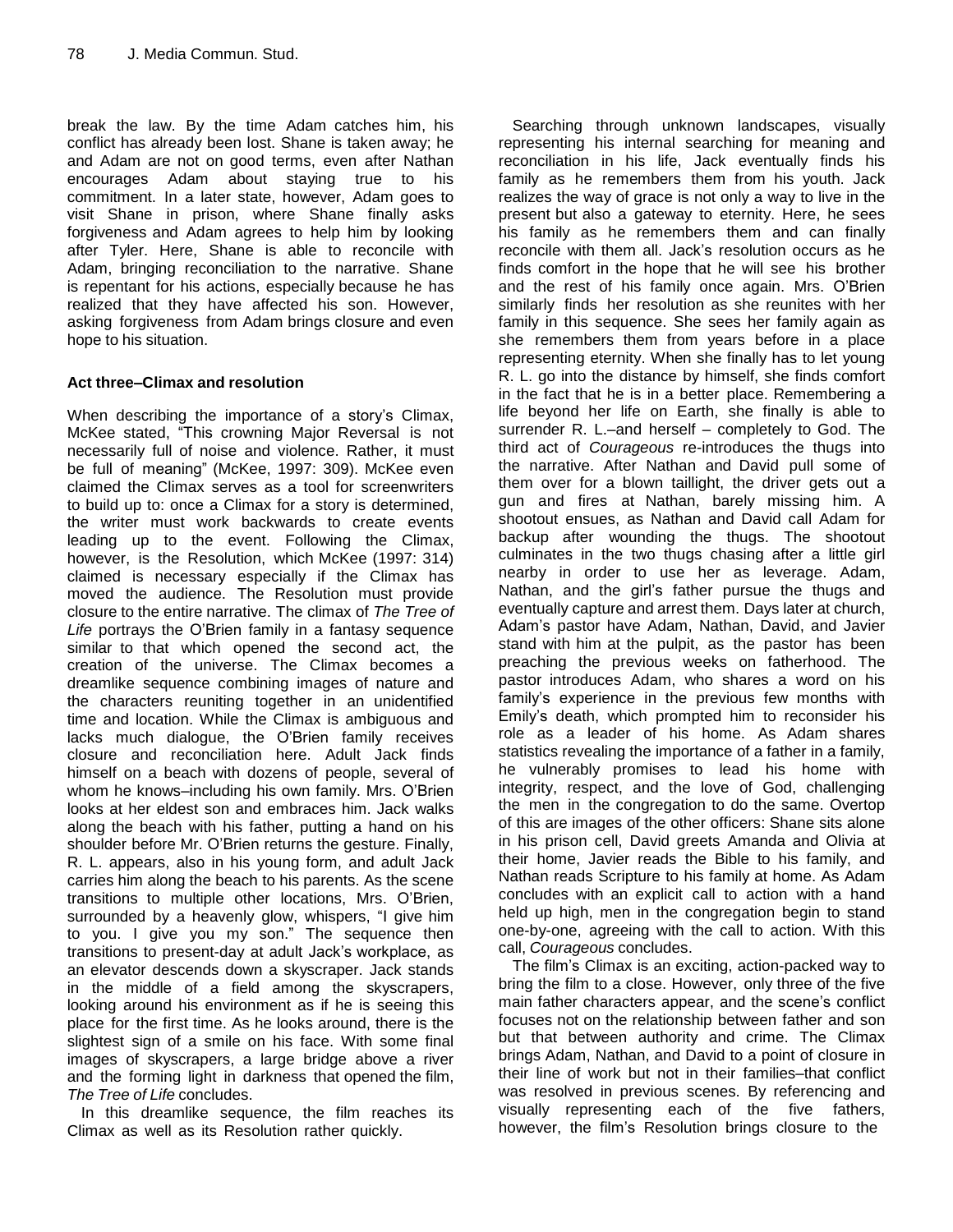variations the film presents on the theme of fatherhood. The Resolution sums up the film"s message, although, in addition to the visual representation of each of the five fathers, the sequence is essentially a sermon as Adam solely addresses a congregation about what he has learned through the film. However, by the end of the film, although not all of the characters' situations are perfect, such as Shane's or Derrick's, relationships have been reconciled. There is now closure to the conflict of these men becoming better fathers.

#### **Results overview**

The first act of *The Tree of Life* establishes a quiet, contemplative tone for the story and the film as a whole. Information is delivered about the characters, the setting, and even the spiritual aspect of the story. However, dialogue is sparse, replaced by voice-over narration that does not convey information so much as to reveal the thoughts of the main characters towards God. Mrs. O"Brien"s opening narration establishes her religious upbringing, a conflict between nature and grace that will develop throughout the story, and her spiritual commitment to God, information necessary for the audience to know before the occurrence of the Inciting Incident. However, even most character names including the O"Brien"s surname–are not revealed in *The Tree of Life* until the end credits. Consequentially, viewers may be disorientated because of the lack of information and thus, feel disconnected from the narrative. The first act of *Courageous* establishes several different tones, characters, and storylines that will develop throughout the entire narrative. Action sequences between the policemen and criminals create tension and extra-personal conflict. Domestic scenes with families together at home create personal conflict and relay information to the audience about character backgrounds and situations, primarily through dialogue. This delivery of exposition provides information for all five father characters and their families, building up to the film"s Inciting Incident. However, *Courageous*, contrary to McKee"s guideline to dramatize exposition, conveys information primarily through dialogue. These scenes reveal conflict and character in a straightforward manner, leaving little room for subtlety in the storytelling.

In *The Tree of Life*, the Inciting Incident happens practically without words. However, the O"Briens still react to their son"s death, quietly remembering the times they had with him. Years later, Jack has become cynical and closed up emotionally to the people and world around him, although he still wonders about the hope that eventually consoled his mother through her pain. As Mrs. O"Brien and Jack seek God for answers (their conscious desire), their quiet reflection as they remember the past leads

them to realize the ongoing struggle between the way of nature and the way of grace and seek reconciliation (their unconscious desire). In *Courageous*, the Inciting Incident also happens with few words. However, Adam, Victoria, and Dylan all react to the Inciting Incident. Adam and Victoria question their own parenting and regret not spending more time with their daughter. Dylan closes up emotionally and shuts everyone around him out of his life. However, while the Mitchell family certainly reacts to Emily"s death, the same cannot necessarily be said for the other four fathers and their families, who are seen very little at the occurrence of the inciting incident. Furthermore, when Adam does make his decision to become a better father (his conscious desire), there is no inner conflict to suggest an unconscious desire. In *The Tree of Life*, conflict is dramatized by extended flashbacks and voice-over narration. Flashbacks and voice-over narration are two techniques that McKee warned could be manipulative to the viewer if used incorrectly. According to McKee, the writer must dramatize flashbacks containing information that the audience has the desire and need to know. Concerning voice-over narration, he encouraged screenwriters to "respect the intelligence and sensitivity of your audience. Invite them to… draw their own conclusions" (McKee, 1997: 345). The film"s extended flashbacks create a loose structure in the narrative, as the perspective transitions from an older Mrs. O"Brien and present-day Jack to their younger selves. However, the flashbacks still follow conventional exposition, as defined by McKee, because of their dramatized conflict and turning points, leading not only to complex character development but also a progressing narrative. Voice-over narration in *The Tree of Life* is not used to give context to scenes but rather reveal the characters" inner conflict. Conflict between Jack and God is dramatized as Jack prays and questions why tragedies happened. This use of narration continues throughout the film, as characters rarely explain information but rather speak intimately with God, contributing to the characters' inner conflict. Even when the characters in *The Tree of Life* do speak to one another, information is delivered quietly and subtly. Dialogue is used very sparingly in order to prevent too much explicit information from being delivered verbally, and to place emphasis instead on characters' inner thoughts. In *Courageous*, conflict is revealed much more conventionally than in *The Tree of Life*, within a linear story structure through dialogue-driven scenes. Although, the overall plot concerns Adam Mitchell"s character arc, the narrative also contains several subplots following his fellow officers and their families. McKee welcomed the idea of subplots in a story to break up monotony, suggesting that subplots could be used to complicate the Central Plot, to contradict the Controlling Idea of the Central Plot, or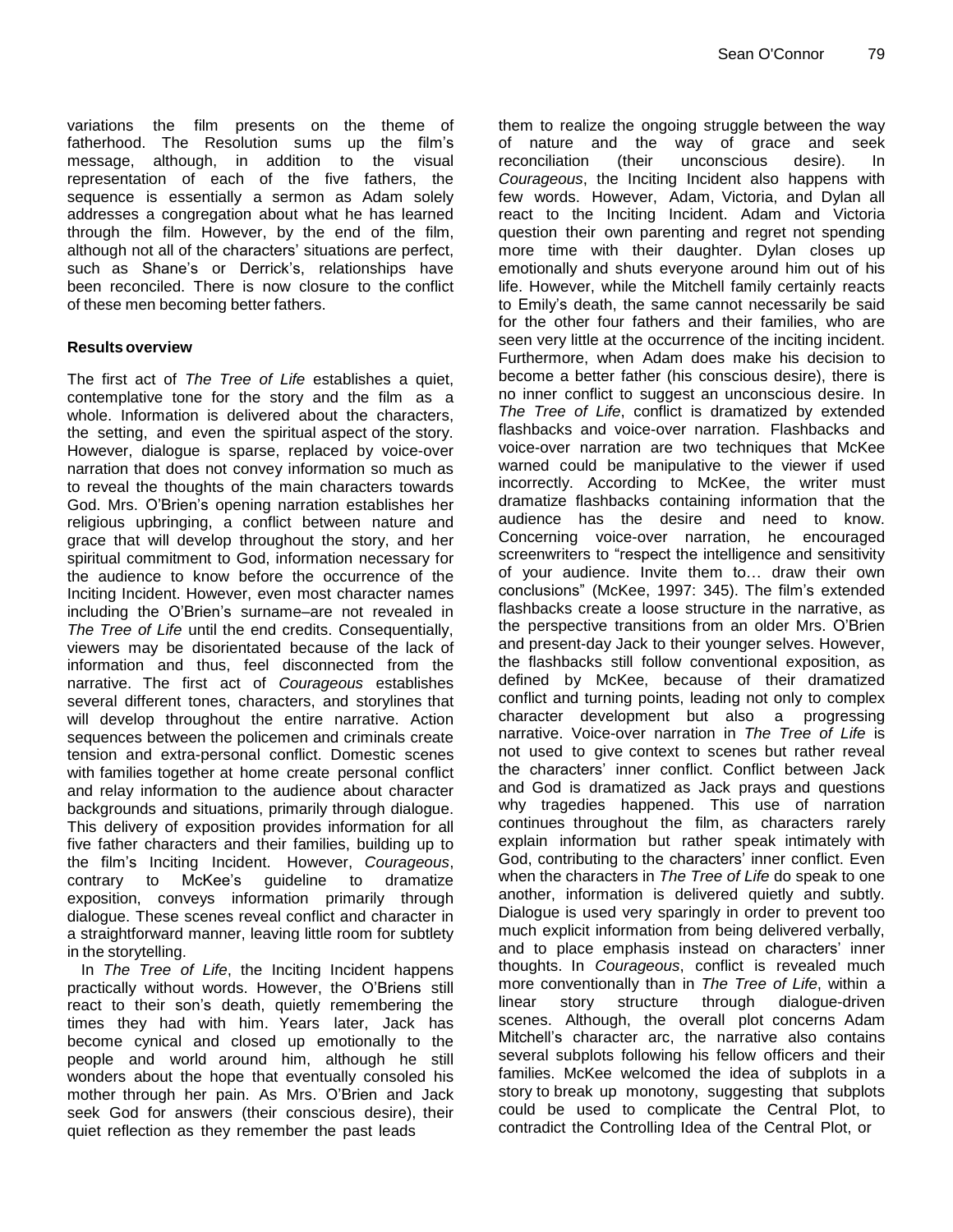to resonate the Controlling Idea with variations on a theme. But McKee"s fourth reason for using subplots relates most closely with the structure of *Courageous*: "When the Central Plot"s Inciting Incident must be delayed, a setup subplot may be needed to open the storytelling" (McKee, 1997: 228).

In an approximate running time of two hours, the Inciting Incident of *Courageous* occurs around the forty-minute mark. However, the story progresses in the opening forty minutes before the incident because each of the five fathers is introduced, each with his own struggle within his family. These multiple storylines not only move the story along, but they also provide variations on the theme of fatherhood, allowing the theme to resonate throughout the whole film. However, McKee stated that, just like the Central Plot, subplots must have their own Inciting Incident, Points of No Return, Climax, and Resolution, to give the characters in these subplots more development. *Courageous* includes so many subplots, each one transitioning to the next, that there is sometimes little connection between events. Thus, there is an overload of information that detracts from the power of each character"s arc. Furthermore, subplots are not only ignored at times, but they are often also resolved too quickly. As the film progresses, the screen time between characters becomes unequal. Because the journeys of the characters do not always overlap with each other, the overall narrative struggles to keep focus. The Climax of *The Tree of Life* occurs with the sequence portraying the reunion and reconciliation of the O"Brien family on the beach and snowy landscapes. The sequence contains little noise and no violence; on the contrary, the Climax is quite peaceful. However, the sequence is not without meaning. In this Climax, the O"Brien family finds each other at the end of time and reconciles together. The familial and spiritual conflict leading up to this point is finally given payoff in this Climax. The Climax of *Courageous* occurs with a final shootout between Adam, Shane, and David and the criminals they have pursued on and off throughout the narrative. This Climax, contrary to that of *The Tree of Life*, does contain noise and violence, adding tension to the story that hopefully will lead to a victory for the protagonist. Unfortunately, however, the theme of fatherhood is mostly put aside in this scene in favor of an action sequence. The main conflict in this Climax is between the police and the criminals, not between a parent and child. The familial conflict leading up to the Climax is not given full payoff in this event. Although, the Resolution in *The Tree of Life* is very brief, the narrative nevertheless finds closure. An angelic Mrs. O"Brien lifts her hands in surrender, committing her son to God. Following this, Jack finds himself back in present-day with a renewed sense of optimism about his surroundings. These two characters, whose

journeys began the narrative of the film, have now found both their conscious desire to find answers as well as their unconscious desires to reconcile with their past. The Resolution in *Courageous* presents closure for the five fathers and their families, each with their own individual conclusions. Adam addresses the congregation in church about his commitment to fatherhood and acknowledges the varying perspectives that fathers will have on the Resolution for Men. This sermon reveals the variations on the theme of fatherhood that the five main characters represent. Additionally, the sermon provides the congregation– and the viewing audience–with a call to action, specifically for fathers to take a stand to lead their families. However, the sermon is just – a sermon. The film"s ending is more a verbal appeal to the audience rather than a dramatized resolution.

#### **Conclusion**

This project asked: What are the differences and similarities between films dealing with Christian faith made by secular and evangelical filmmakers? Previous research on this subject has detailed the story structure and character development in films dealing with issues of faith, as well as the methods evangelical filmmakers have taken similar to secular filmmakers to produce and distribute media. *The Tree of Life and Courageous* provided two specific examples of films with similar familial and spiritual themes told with different storytelling techniques. Based on analysis according to McKee (1997) and guidelines on threeact structure in screenwriting, the films ultimately proved to have varying techniques in their storytelling. *The Tree of Life* and *Courageous* differ firstly in the delivery of exposition. *The Tree of Life* contains minimal dialogue and verbal acknowledgment of a scene's location or time period, or even the names of the characters. *Courageous*, however, contains substantially more dialogue than *The Tree of Life* and primarily uses dialogue to deliver exposition. Concerning issues of faith and spirituality, *The Tree of Life* and *Courageous* also differ vastly. Although, *The Tree of Life* explicitly references a Christian worldview through the characters, specifics about faith and spirituality are rather vague throughout the film, culminating in the final sequence as the O"Brien family re-unites and reconciles on the beach. In *Courageous*, a Christian worldview is not solely portrayed in the film but promoted, culminating in a final sequence where Adam appeals to the men in his church to take a stand for leadership. However, *The Tree of Life* and *Courageous* still find similarities in storytelling, firstly in their conflict. In *The Tree of Life*, Mrs. O"Brien and Jack face conflict as they struggle to reconcile with the grief they have dealt with in the loss of R. L. Jack experiences the most turning points in his journey, as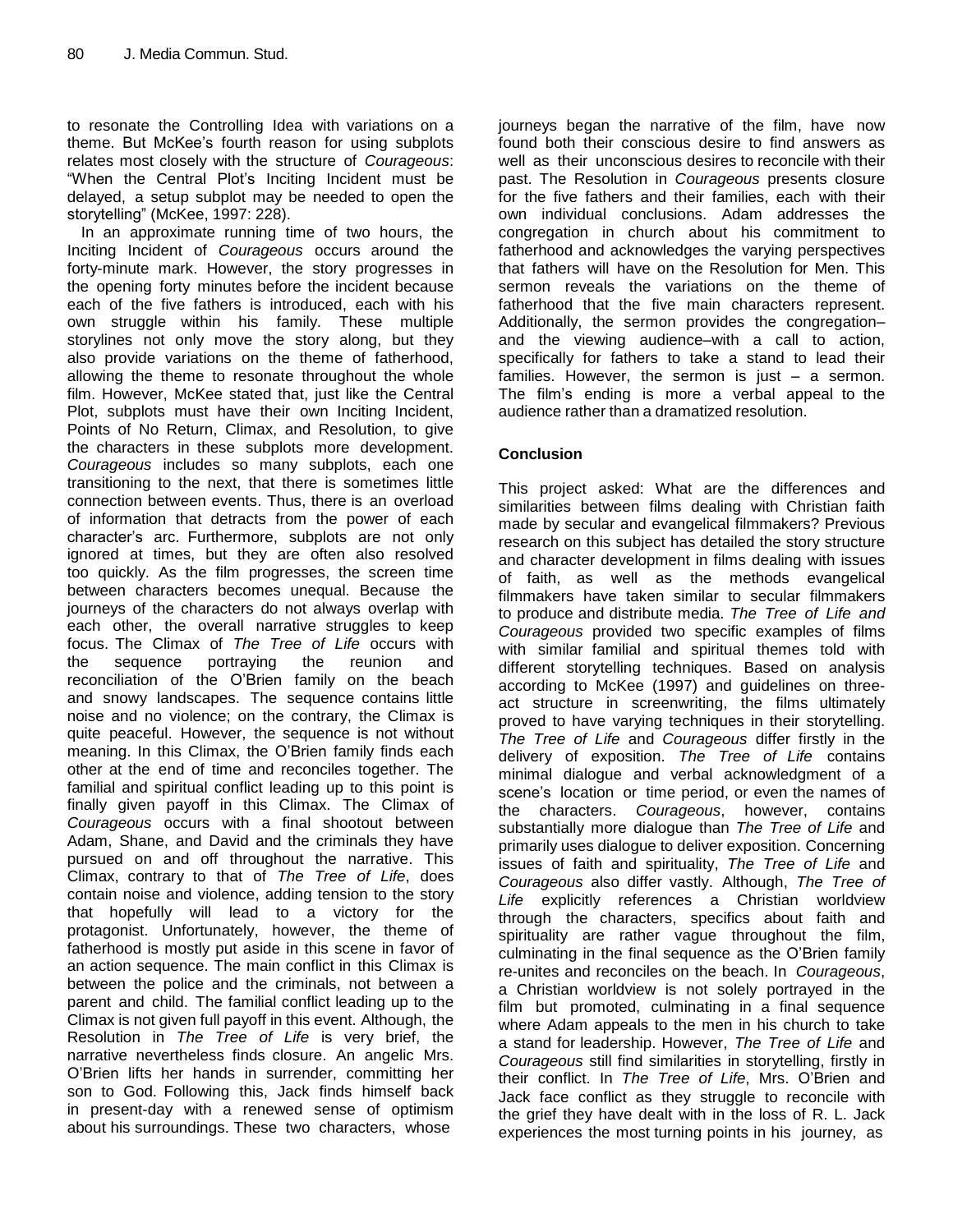he must constantly decide between disobedience and obedience, the way of nature versus the way of grace. In *Courageous*, Adam Mitchell and his family and colleagues face conflict as they struggle to reconcile the bonds within their own families. The characters, especially the five fathers, face turning points, low points, and reconciliation as they decide what to do.

Finally, *The Tree of Life* and *Courageous* share similarities in their overall themes and content. Both films portray families practicing a Christian worldview that is emphasized throughout the narrative, including the explicit use of Scripture. However, those within families in both films struggle nevertheless to love one another, as parents feel unable to control their children and children yearn to disobey or be separated from their parents. Characters are prompted to change, however, after the death of a loved one. Characters then ask God why the tragedy had to happen and how they could have lived differently while their loved one was still alive. Ultimately, this event prompts parents and children in both films to reconcile, with one another and with God. Filmmakers Terrence Malick and Alex Kendrick took a similar subject matter with *The Tree of Life* and *Courageous*, respectively, and manipulated the story structure in such a way that the final films became quite different. As a result, *The Tree of Life* and *Courageous* represent two examples of filmmaking about Christian faith, Malick"s being told from a more secular point of view and Kendrick's from a more evangelical point of view. Ultimately, both films received acclaim and financial success from audiences. This project contains limitations in the fact that the films are but two examples of motion pictures to analyze in order to specify differences in faith-based filmmaking. Moreover, Terrence Malick and Alex Kendrick as filmmakers also suggest limitations to this study, due to their varying levels of experience, storytelling technique, and even theological background. However, this insight on the variations of story structure is essential for filmmakers of any religious background. As writers study the various methods in which to construct a screenplay, they can discover ways to tell an original story that reflects their personal values. Malick and Kendrick have done this, with *The Tree of Life* and *Courageous*, respectively, using characters, conflict, and recurring themes to tell a personal story rooted in faith. In Seger's (2005) contribution to *Behind the Screen*, she offered insight on two types of storytelling in film that can be applied to *The Tree of Life* and *Courageous*. Seger identified two types of stories the Christian screenwriter usually chooses to write: the prescriptive(showing how the world *can* be rather than how it *is*) or the descriptive (dramatizing life and reality and lacking an evangelistic message). With this terminology, Seger established a dichotomy between two sides of

filmmaking about faith. The prescriptive story offers hope from a Christian worldview but fails, she argues, to dramatize reality; the descriptive story dramatizes reality but fails to offer hope from a Christian worldview. If a screenwriter attempts to tell a story portraying Christian faith from one of these two methods, the final product will have faults.

However, Seger offered that writing a story that is both prescriptive and descriptive is possible, through a transformational arc. A story must present problems for a protagonist as well as a clear journey for him to draw closer and farther from God, with events occurring within that journey that force him to react. Seger also emphasized that drama involves using subtext rather than explaining meaning. Therefore, according to Seger, "the Christian writer has to be willing to suggest rather than tell" (Seger, 2005: 159). Terrence Malick"s *The Tree of Life* represents the "descriptive" storytelling that Seger described, with subtle delivery of exposition and character development and themes of Christian faith that transcend conventional storytelling. However, many questions remain unanswered by the ending about the characters, their futures, and even their worldview. Alex Kendrick"s *Courageous*, on the other hand, represents the "prescriptive" storytelling. The film addresses themes for a family following a Christian worldview. However, themes are hardly dramatized because of a prevalence of dialogue and lack of sustained conflict. In short, *The Tree of Life* says too little, and *Courageous* says too much. The two films differ the most in their dramatization of character and conflict. However, while this dramatization reveals major differences between *The Tree of Life* and *Courageous*, a similarity is also revealed: neither film dramatizes information on plot, character, and conflict in a way that is completely satisfying to the viewer. Both secular and evangelical filmmakers face a challenge in their storytelling, to provide just the right amount of exposition, dialogue, conflict, and resolution to create a complete narrative. Therefore, as filmmakers pursue storytelling dealing with spiritual themes and story elements, the objective to dramatize conflict is essential, for the Christian and the non- Christian. Perhaps in the future, evangelical filmmakers may create motion pictures alongside nonbelievers to not only compete at the box office or with critics, but also to build a bridge between a secular and evangelical community.

#### **Conflict of Interests**

The author has not declared any conflict of interests.

#### **REFERENCES**

Benton S (2012). Christian Entertainment: Methods Used in Targeting